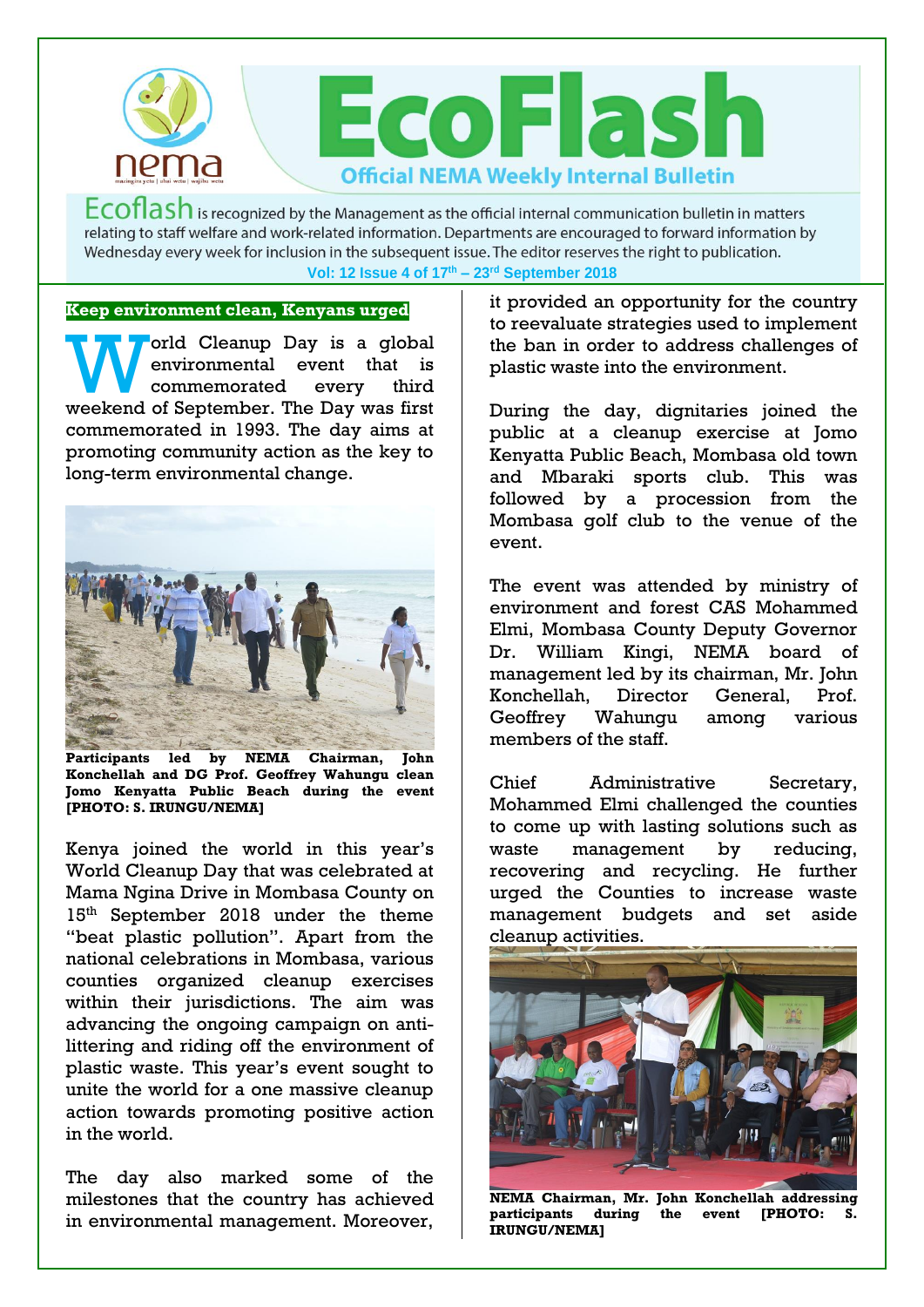The event was also graced by UN Habitat Country Director, Maimuna Sharif who noted that countries all over the world are working on turning waste into cash through Reducing, Reusing, Recycling and Rethinking. She added that international organizations have also joined the call to support governments in provision of clean environment and waste management.



**Mombasa [PHOTO: S. IRUNGU/NEMA]** 

Speaking during the event, NEMA board chairman, John Konchellah highlighted some of the successes that the Authority has achieved in its bid to provide a clean and healthy environment. Among them included the ban on plastic bags that had achieved commendable success over the past one year since August 2017. He noted that despite the success of the ban, the country is still grappling with presence of flat bags that normally get into the country from the neighboring countries.



**UN Habitat Country Director, Maimuna Sharif signing the visitors book at the NEMA booth. She is received by NEMA's Maureen Kwamboka [PHOTO: COURTESY]** 



**NEMA DG Prof. Geoffrey Wahungu receives a certificate after participating in a cleanup at Jomo Kenyatta Public Beach. He was accompanied by CAS Environment, Mohammed Elmi (L) and CEC Environment Mombasa County, Dr. Godfrey Nato (R) [PHOTO: S. IRUNGU/NEMA]** 

NEMA Director General, Prof. Geoffrey Wahungu urged the enhance the waste management initiatives since waste management is a devolved function. He appealed for their support in the continued implementation of the plastic ban. He alluded that the success of the plastic ban will be due to effective collaboration between the various government agencies, County governments and private sectors.

## **NEMA, Safaricom climate forum held**

xtreme weather events have clearly<br>demonstrated that climate change is<br>becoming more pronounced. The demonstrated that climate change is becoming more pronounced. The effects are manifest in all sectors of human life. As a result, various measures to combat climate change are required to alleviate the impacts of climate change for safeguarding the environment, economy and human livelihoods.

The magnitude of these global challenges requires a collaborative efforts among stakeholders for a transformative interventions on climate change and mitigations.

With this understanding, NEMA and Safaricom organized for a climate change